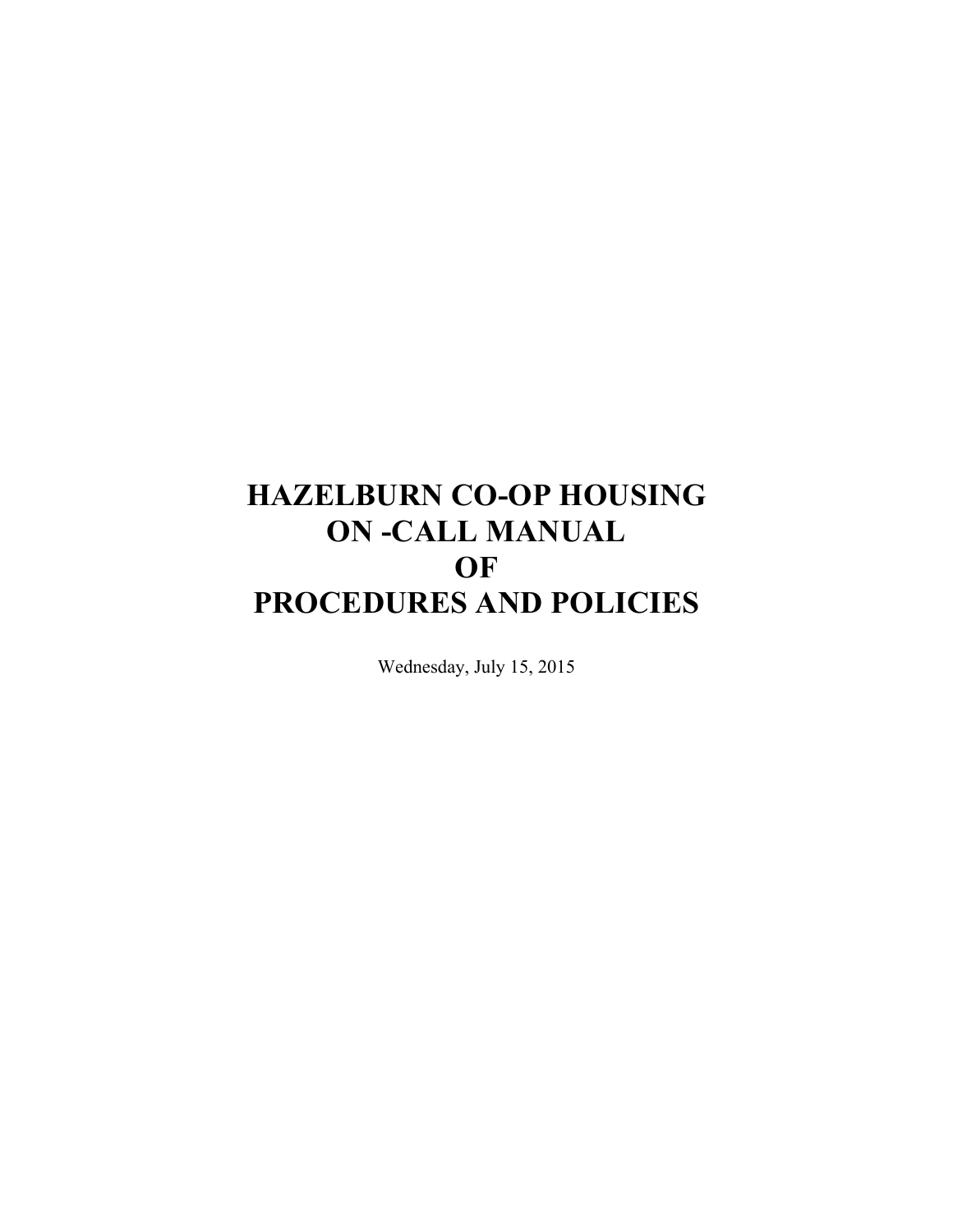## **Table of Contents**

| 1.0 On-Call Committee Reporting Relationship  4     |  |
|-----------------------------------------------------|--|
|                                                     |  |
|                                                     |  |
|                                                     |  |
|                                                     |  |
|                                                     |  |
|                                                     |  |
|                                                     |  |
|                                                     |  |
|                                                     |  |
|                                                     |  |
|                                                     |  |
|                                                     |  |
| 5.5.1                                               |  |
| 5.5.2                                               |  |
| 5.5.3                                               |  |
| 5.5.4                                               |  |
| 5.5.5                                               |  |
| Floods Caused By Leaking Roof or Walls  12<br>5.5.6 |  |
| 5.5.7                                               |  |
|                                                     |  |
| Unauthorized Person(s) in the Building 12<br>5.6.1  |  |
| Apartment Break-n or Vandalism 13<br>5.6.2          |  |
|                                                     |  |
| 5.8 Broken Garage or other Exterior Doors 13        |  |
|                                                     |  |
| 5.10                                                |  |
| 5.11                                                |  |
| 5.12                                                |  |
| 5.13                                                |  |
| 5.14                                                |  |
|                                                     |  |
| Addendum B Vandalism Prevention Campaign16          |  |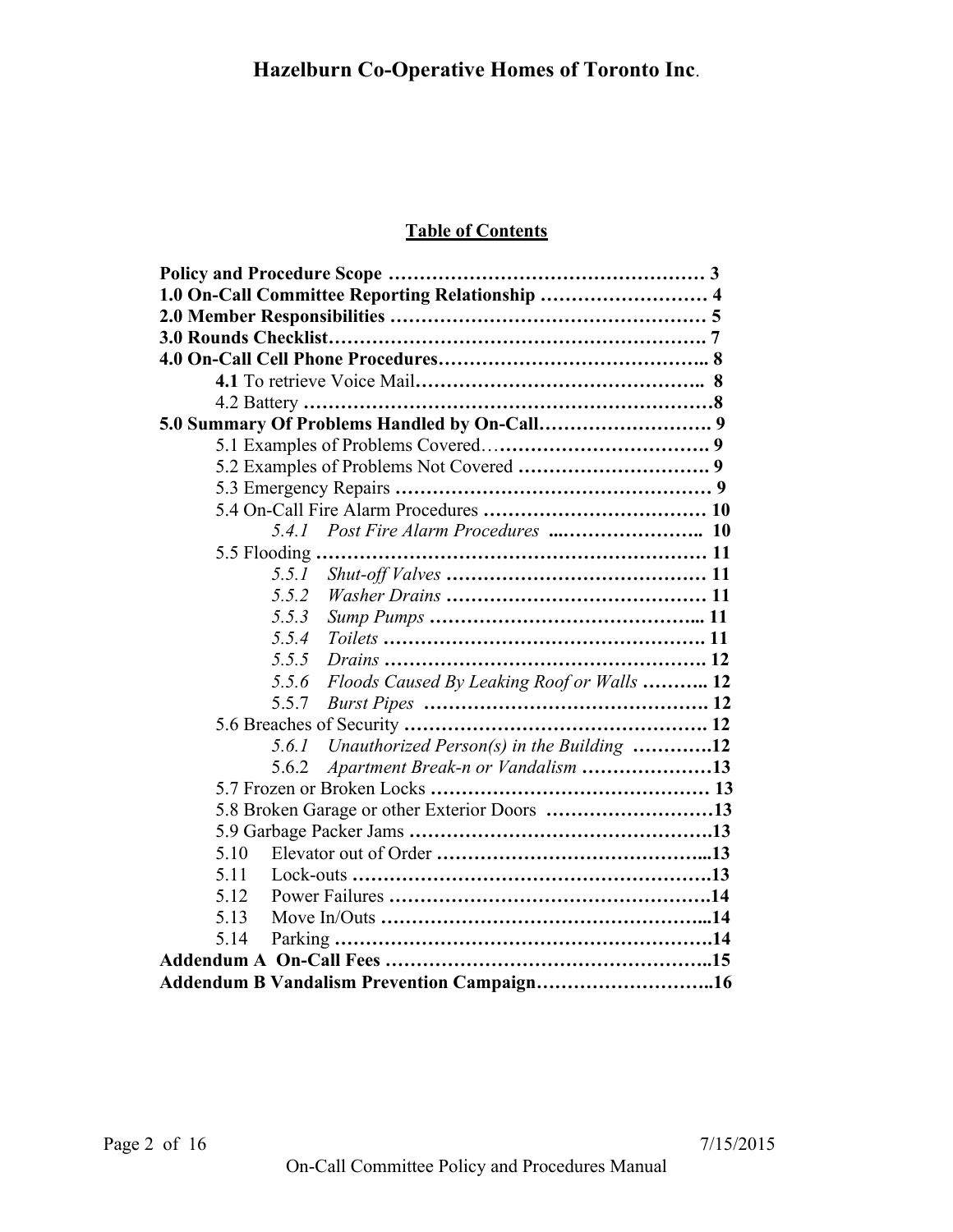# **HAZELBURN ON -CALL MANUAL OF PROCEDURES AND POLICIES SCOPE**

This manual is a guide to the On-Call Committee members. This manual contains information and policies discussed and adopted by the On-Call Committee and, where appropriate, by the Board of Directors. The manual also contains a description of responsibilities and procedures for the on-call committee members. When a member is "on call", it is important that the member uses common sense as situations may arise that are not covered in this manual.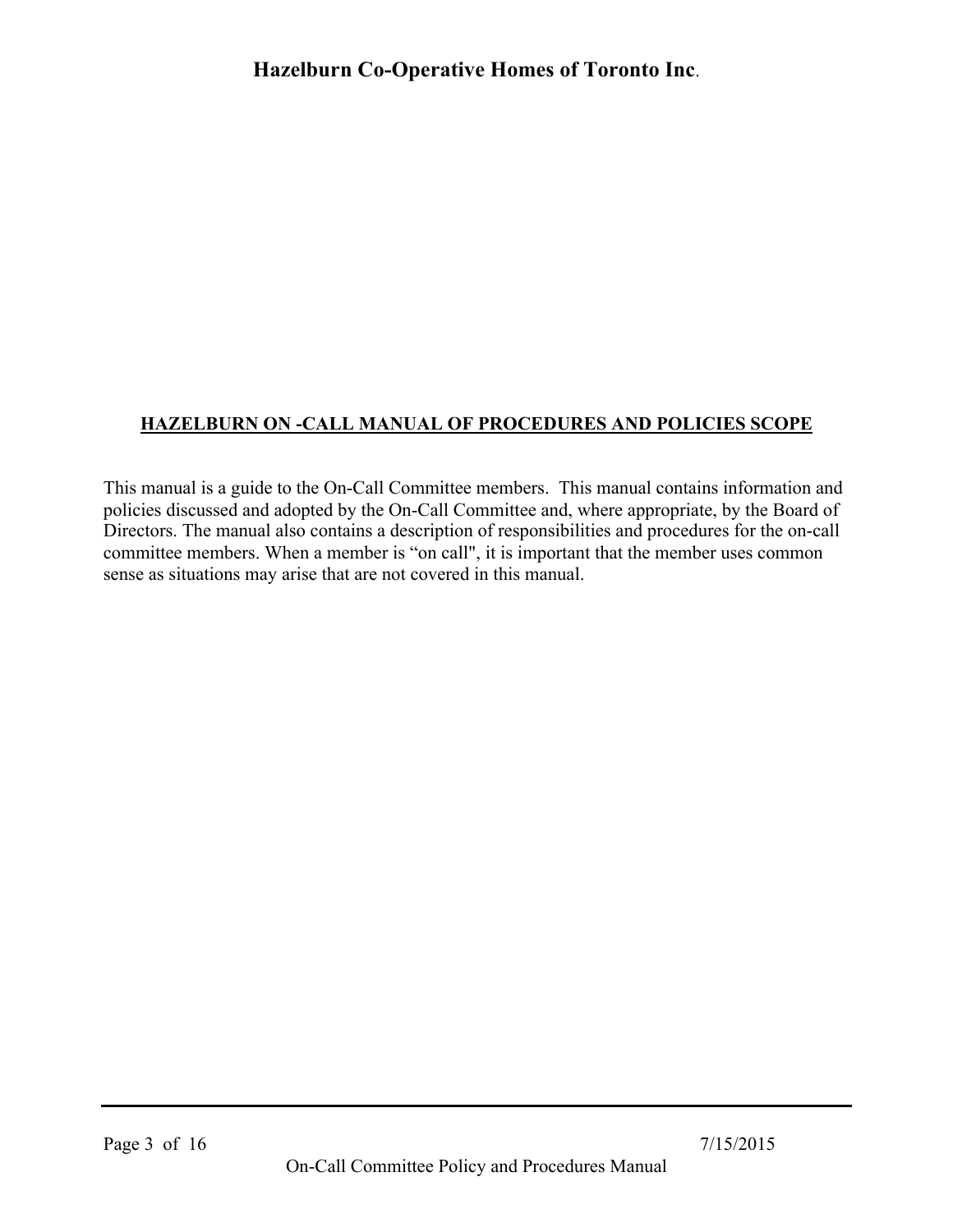## **1. ON-CALL COMMITTEE REPORTING RELATIONSHIP**

The On-Call Committee reports to the Board of Directors through a liaison Director. This person may or may not be the same person who coordinates the on-call schedule.

The on-call chairperson is responsible for calling the monthly meetings and to arrange for coverage of the shifts. It is important that the chairperson monitor the workload of the on-call members to ensure that all members are contributing their time regularly. The membership involvement committee can find suitable placement on other committees for any on-call members that cannot meet their commitment.

The on-call committee has no sub-committees reporting to it.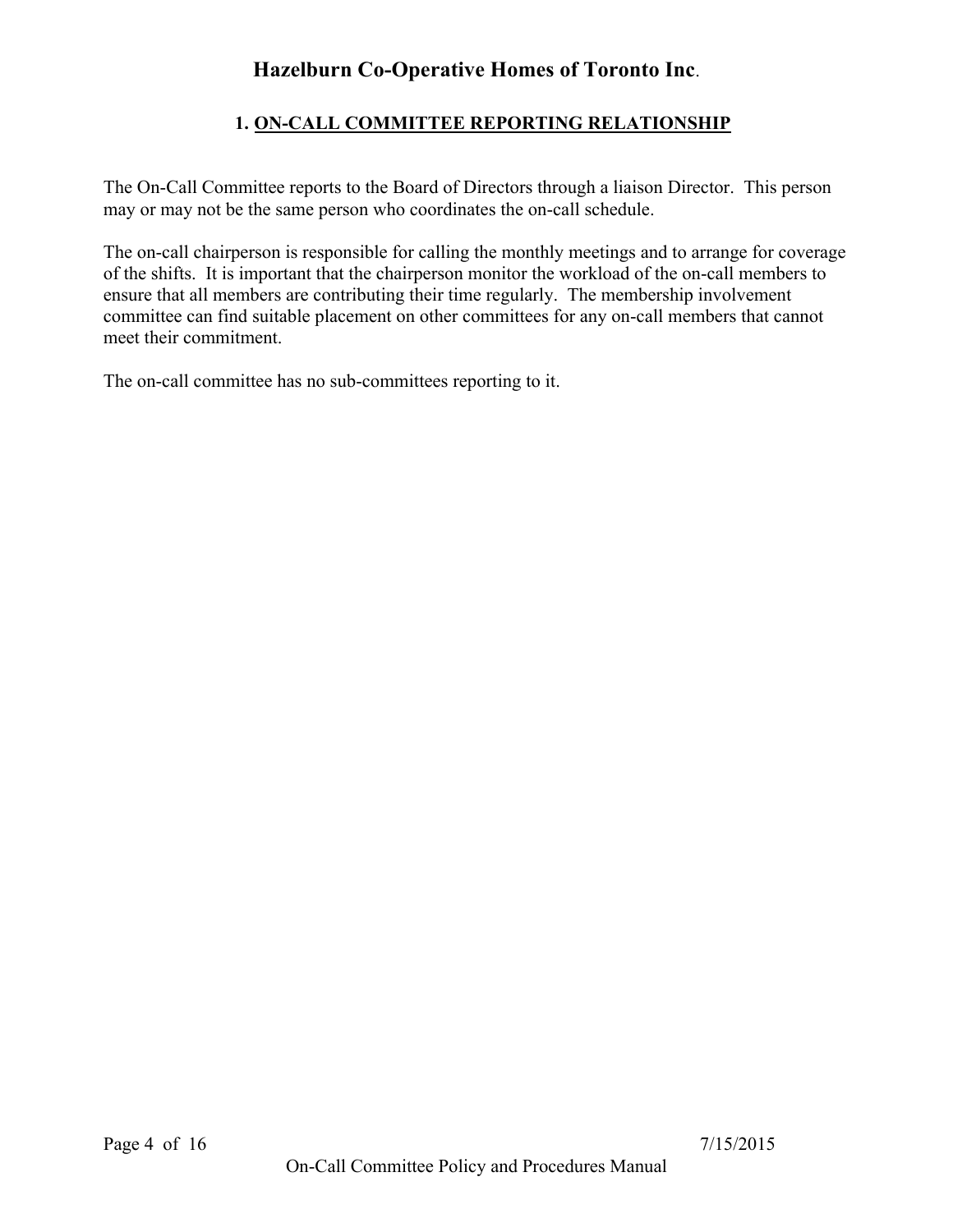# **2. ON-CALL COMMITTEE MEMBER RESPONSIBLITIES**

**2.1. The Purpose of the On-Call Committee** is to provide emergency back-up support for the Co-op during the hours when the management and maintenance staff is not present; and to ensure the security and safety of the building during those times.

## **2.2. Responsibilities of On-Call Committee Members**:

- **2.2.1.** *Meetings* –To attend regularly scheduled meetings of the committee for on-going job training; mutual discussion of committee concerns and procedures; voting on committee recommendations and motions; and setting shift schedules.
- **2.2.2.** *Schedules* -To complete an equitable number of shifts, including the occasional weekend day or holiday. To find replacements from among committee members when a shift cannot be completed and to record replacement on the On-Call Schedule posted in the lobby.
- **2.2.3.** *Pick-up & Return of Cell Phone* -To pick up the cell phone and On-Call bag on week nights and to return it on weekday mornings to the board-room, off the lobby, ON OR BEFORE 8:30 A.M. To make mutually satisfactory arrangements for handing over the cell phone on weekends.
- **2.2.4.** *Availability* -To respond to calls within minutes, as any call may be a serious emergency. To take appropriate action as a result of the call, promptly. To remain on Hazelburn premises AT ALL TIMES during an on-call shift. If a member must leave the building, it is his or her responsibility to ensure the cell phone and log book are passed on to another member. In the event that no other member is available, the cell phone, keys and log book are to be left in the boardroom on the first floor.
- **2.2.5.** *Recording Shift Report* -At the beginning of the shift, clearly print name and unit number in logbook. All calls and other incidents during a shift must be recorded in the log book. Include the time of the call, name and unit number of caller, nature of problem, the action taken and the amount of time spent an the problem. Record all "rounds" made throughout the building during shift, and any unusual observations.

**NOTE: THE LOG BOOK SERVES AS VALUABLE, FIRST HAND EVIDENCE, REGARDING PROBLEMS ENCOUNTERED, AND MAY BE USED IN SUBSEQUENT LEGAL PROCEEDINGS. IT IS IMPORTANT TO BE ACCURATE AND THOROUGH IN REPORTING.**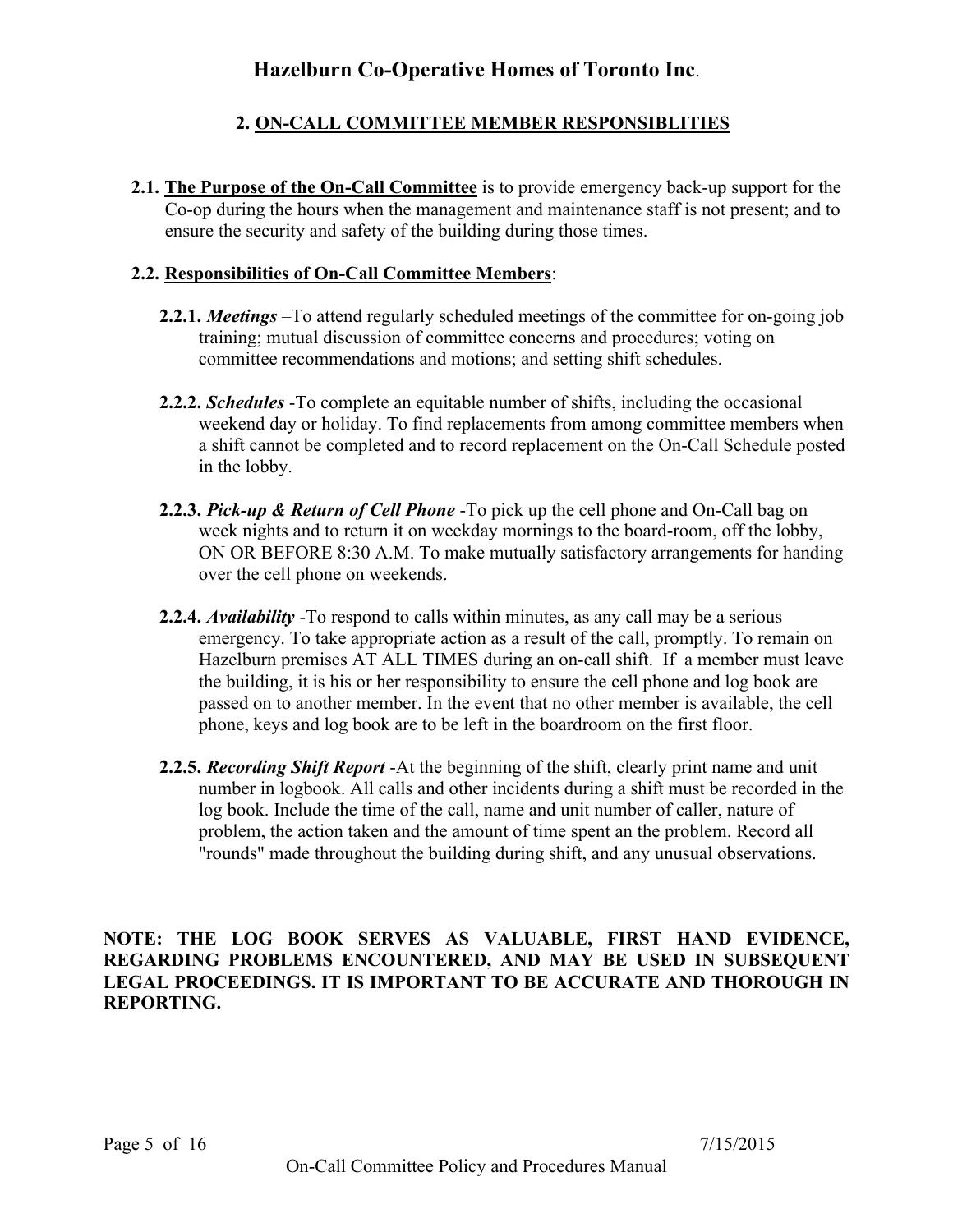**2.2.6.** *Key-room Access Keys* to all units are in the key cabinet in the storage room in the first floor boardroom. This storage room and the cabinet are be locked at all times. The keys to open the storage room and the cabinet are on the on-call key ring. Any apartment keys that are removed must be returned to the box. Another on-call member must witness the removal of keys and the action recorded on the log sheet on the key box door, and in the log book.

## **2.2.7.** *Fire Procedures* –Review **Section 5.4 On-Call Fire Alarm Procedures**

- **2.2.8.** *Repairs* Common sense is your best guide. As a general guideline, on-call members do not do repairs unless the safety or the security of the building is compromised. For further clarification, refer to **Section 5** entitled, **Summary Of Problems Handled By On-Call**
- **2.2.9.** *Rounds* Rounds are to be conducted a minimum of once every evening shift. (see **Section 3 Rounds Checklist**) On weekends, rounds should be conducted a minimum of two complete shifts. It is important that the On- Call member is available and relatively visible during his/her shift.
- **2.2.10.** *Security* (See **Section 5.6 Breaches of Security**)The on-call member must remember that his or her own personal safety is the highest priority. Do not challenge suspicious people that are found in the building without considering your personal safety first. Remember: DON'T BE A HERO. EITHER ENLIST THE HELP OF ANOTHER ON-CALL MEMBER OR CALL POLICE FOR ANY POTENTIALLY THREATENING SITUATION.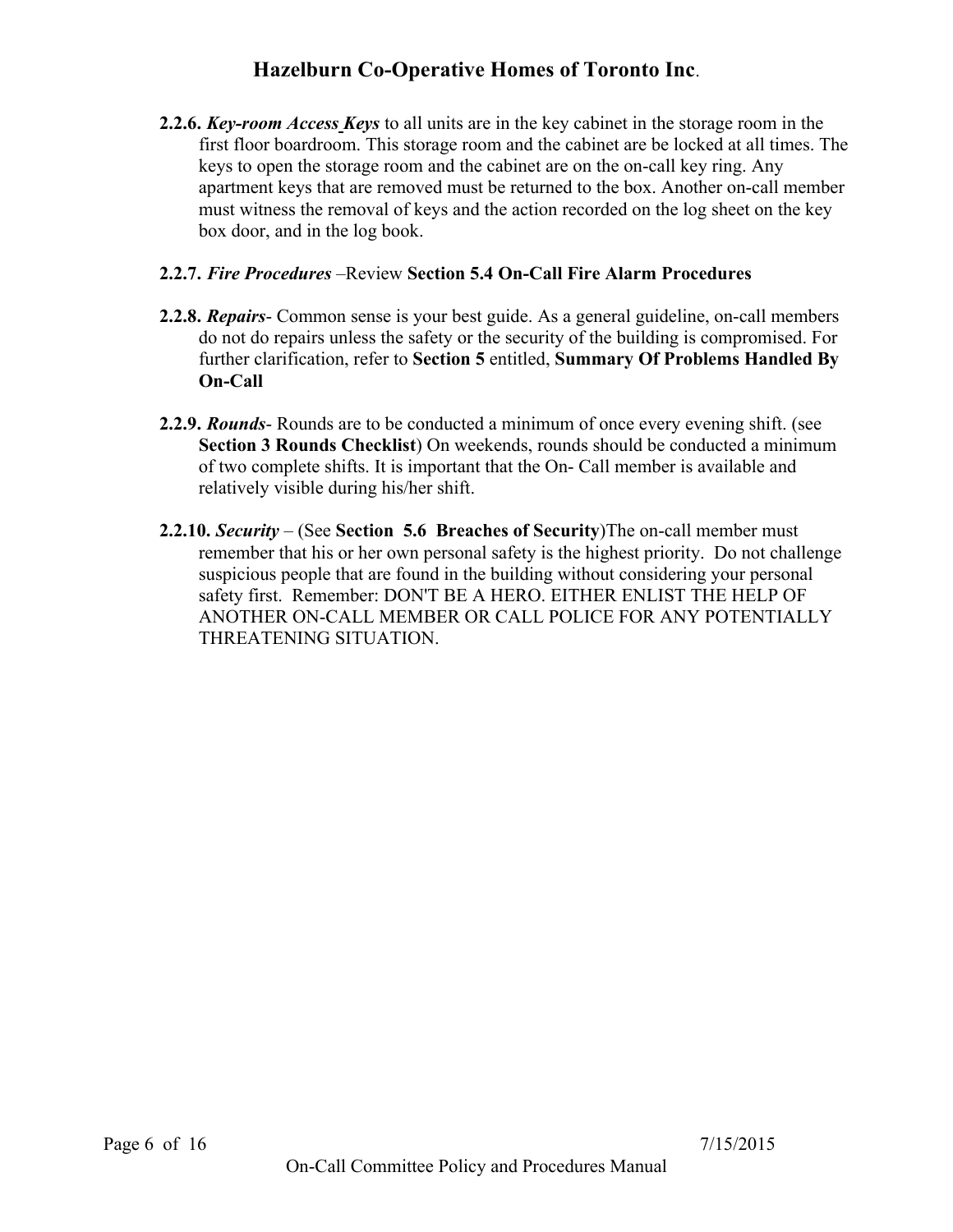## **3. ROUNDS CHECK-LIST**

#### **3.1. Basement**

- ! Look for suspicious activity such as damage or attempted break-ins to cars or bicycles
- Check the mechanical room to ensure there are no water leaks
- ! When its raining listen to the Sump pumps to ensure they are operating
- Check the operation of the garage door
- Check the interior of the maintenance storage room

### **3.2. Ground Floor**

- **Ensure all outside doors, office and boardroom doors are locked**
- Check the garbage chutes and clear if necessary
- Garbage Compactor working
- ! No Parking areas clear; if not, have the cars ticketed by the Parking Authority cars first time; call for tow thereafter

## **3.3. Second Floor**

- All common areas are locked
- ! Check inside of laundry room, play-room, recreation room, washrooms and Stella Mikosz room, to ensure everything is satisfactory.

#### **3.4. North and South Stairwells/hallways**

- Note any vandalism or mess
- Ensure there are no obstructions
- Check to see that garbage chutes are clear

#### **3.5. Roof**

- All doors locked
- ! Utility room water heater working/no leaking water or gas smell
- ! Roof deck generally unobstructed, and no unruly behavior, or unaccompanied minors
- Ensure the elevator access room is locked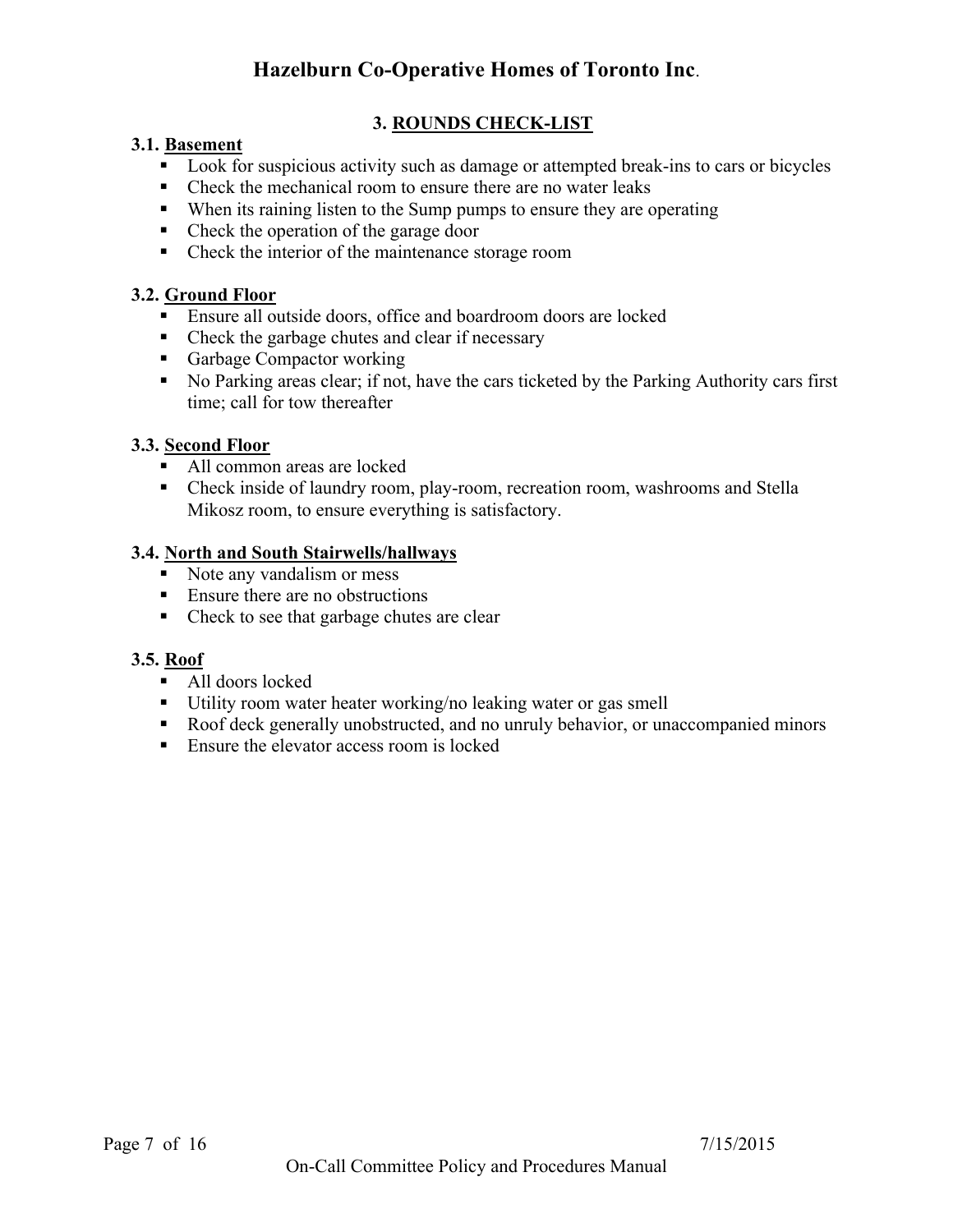## **4. ON-CALL CELL PHONE PROCEDURES**

#### **UNDER NO CIRCUMSTANCES SHOULD ANY MEMBER CHANGE THE SETTINGS ON THE PHONE WITHOUT APPROVAL FROM THE OFFICE**

### **4.1. To retrieve voice mail using the Cell phone**

- **Press and hold the '1' key until the phone indicates on the display that the call is placed.**
- $\blacksquare$  When the message centre answers, enter the access code 6522 followed by the pound sign #
- Follow the instructions to retrieve and delete the messages.
- **4.2. Check the battery level** when you pick up the phone and plug the phone into the charger if the level appears low. (The current cell phone will beep when the phone needs to be plugged in)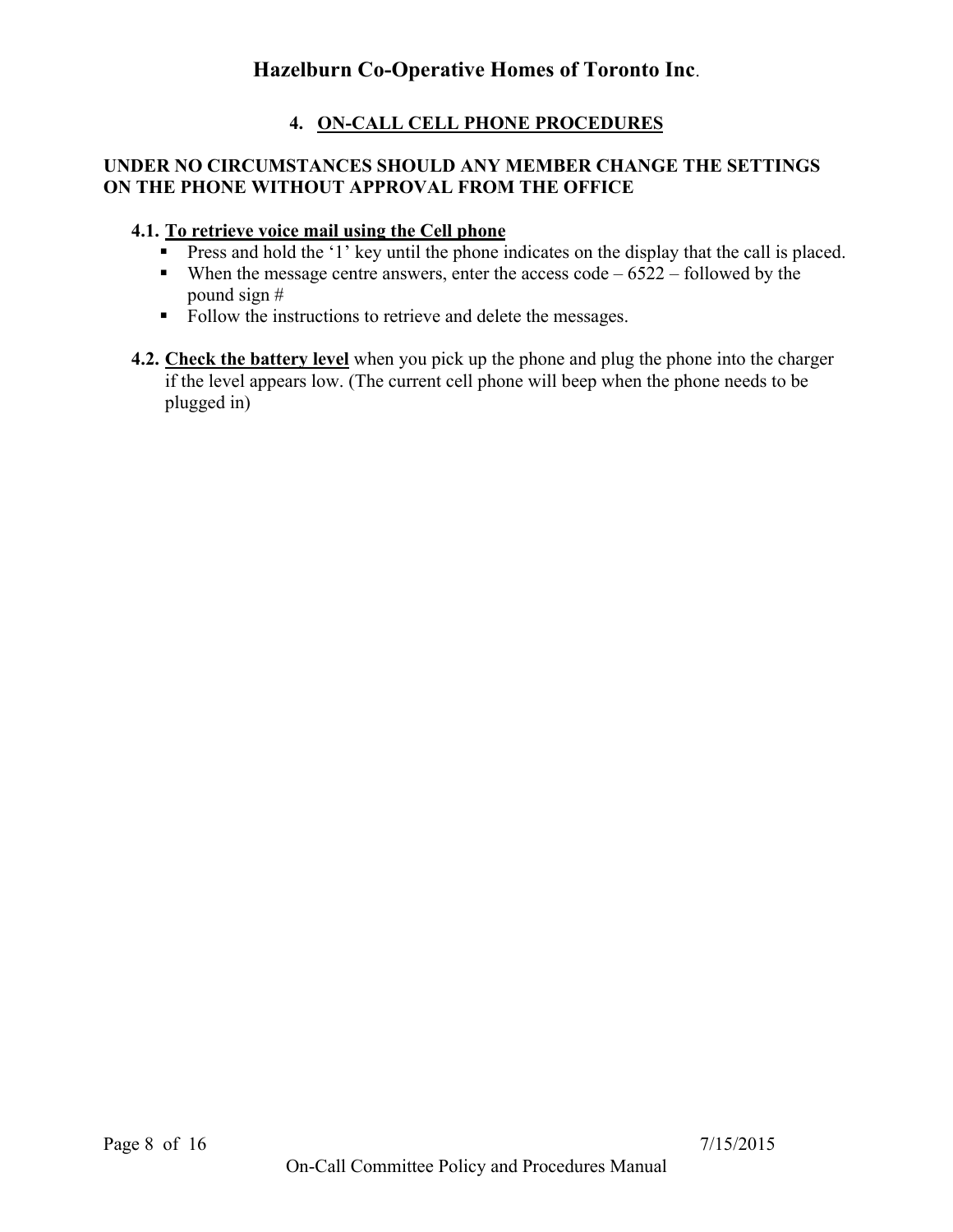## **5. SUMMARY OF PROBLEMS HANDLED BY ON-CALL**

## **5.1. Examples of Problems handled include:**

- $\blacksquare$  Fire (Section 5.4)
- $\blacksquare$  Flooding (Section 5.5)
- ! Total power failure (Section 5.11)
- $\blacksquare$  Unauthorized person(s) in the building (Section 5.6)
- Broken or frozen door locks (Section 5.7)
- Garage Door broken (Section 5.8)
- Garbage Packer Jam (Section 5.9)
- **Elevator out of order (Section 5.10)**
- Apartment break-in (Section 5.6)
- **Exerche Security in the building (Section 5.8)**
- $\blacksquare$  Move ins /out Elevator Access (Section 5.13)
- Unauthorized Parking (Section 5.14)

## **5.2. Examples of Problems Not Covered by On-Call**:

- Leaky faucets (Have the member contact the office the next working day.)
- ! Plugged Toilet or plugged plumbing (Unless there is extensive flooding see Section 5.5.4)
- ! Total failure of Hazelburn-supplied appliances (Use Rec Room Kitchen if necessary)
- ! Noisy refrigerator or burned-out stove element (Have the member contact the office the next working day.)
- ! Noisy neighbors (unless breach of security or public safety are involved) Hazelburn's policies require members to try and amicably resolve their own noise complaints with their neighbors, and if unsuccessful, to report the problem to the manager, or Co-op Ombudsman.
- ! Washers/driers out of order (Members should report problems to the office.)

## **5.3. Emergency Repairs**

On-Call members can call outside repair companies only after getting approval from a Board of Directors member. If a situation requires immediate professional attention, there is a list of contractors in the logbook for emergency repair problems. MEMBERS OF HAZELBURN WHO SECURE CONTRACT PERSONS FOR EMERGENCY REPAIRS WITHOUT PROPER AUTHORIZATION ARE RESPONSIBLE FOR ALL COSTS INVOLVED.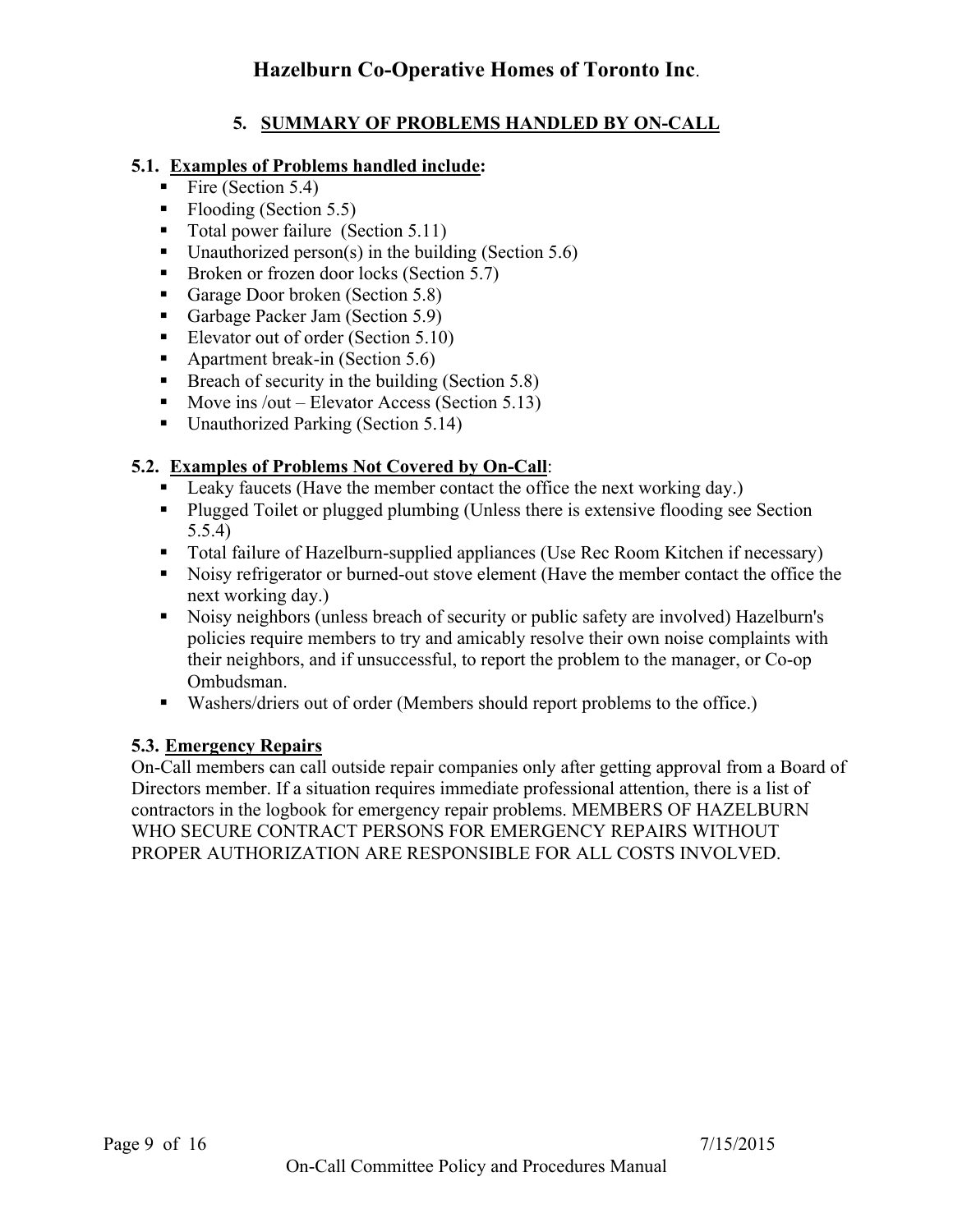### **5.4. On-Call Fire Alarm Procedures**

#### **NOTE: All off-duty on-call members should meet in the lobby to assist the on-call member who is on duty.**

In the event of a fire alarm, the person on-call shall:

- 1. Take the On-Call keys, cell phone and On-Call bag to the main lobby and wait for the fire department.
- 2. Bring both elevators down to the ground floor by inserting and turning the emergency elevator key in its slot located below the elevator call buttons and wait for the elevators to come. When the elevators come, take the emergency elevator key out of its slot leaving it in the "on" (emergency) position and put the elevator(s) off service by inserting the elevator service key into the elevators' service slots and turning them off. Take the keys with you
- 3. Go to the fire indicator panel located at the front entrance of the building and see where the problem is located. Wait for the firefighters to arrive.
- 4. When the firefighters arrive, identify yourself and assist them by enabling an elevator so they can quickly move to the floor where the alarm source is located.
- 5. Provide the firefighters with any assistance required. If they require to enter a room or apartment, provide the necessary keys.
- 6. If there is a fire, provide the firefighters with the list of apartments with disabled members, (In the On-Call book) and the keys to those apartments.
- 7. Delegate authority. If there are other On-Call members present, assign specific jobs to them. If there is a fire, appoint an On-Call member as "Key person"; .The Key person is in charge of the keybox. Unlock the keyroom and the keybox, and leave the Key person in charge of getting keys if required by the firefighters. The Key person must not leave his/her post unless life-threatening circumstances require it. The Key person is responsible for keeping track of the keys and must make sure that they are returned.

Other possible jobs include "door person" and "generator- room supervisor".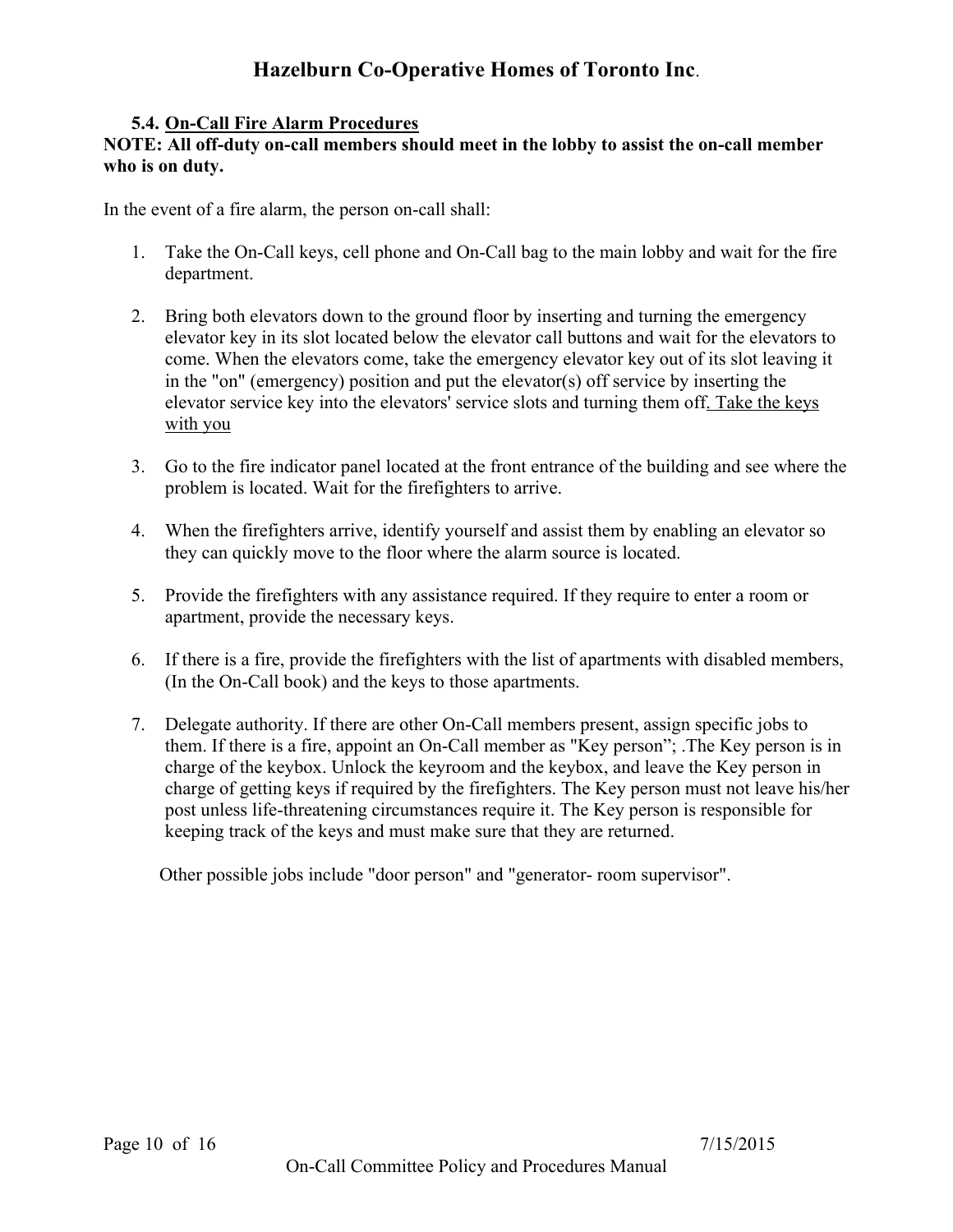## **5.4.1.** *Post Fire Alarm Procedures***:**

Once the firefighters say that the situation is clear, the alarm must be reset:

- 1. If a pull station has been pulled, it must be reset first before the fire alarm can be silenced. Use a slotted screwdriver to push down the locking clip on the top of the pull station. Push the pull-station handle back into place. Then proceed to the generator room and silence the alarm.
- 2. To silence the alarm, open the small door on the lower left of the panel on the alarm. Inside there is a row of buttons. Find the buttons labeled "**RESET**" and "**SILENCE**". Press both of these buttons simultaneously and hold them for about 5 seconds. The alarm should stop ringing. Wait for about two minutes in case the alarm should go off again.

If there is a persistent re-sounding of the alarm, press the "**SILENCE**" button only. Ca11 the alarm repair company for immediate service.

## **5.5. Flooding**

Flooding in the building may occur because of water supply pipes rupturing; valves breaking; drain or sewer backup; sump pump malfunction; or washer hose misplacement. If a flood occurs, the first thing to do is to stop further flooding. Mops, pails and a wet vac are available in the custodial room on the main floor

- **5.5.1.** *Shut-off Valves* -In each bathroom and under each kitchen sink, there is a door in the wall in which there are shut-off valves. In the bathroom, these valves control the water supply to the sink, toilet and bathtub. In some kitchens, there is - no door and these valves may be located by following the supply pipes until the valves are found.
- **5.5.2.** *Washer Drains* Sometimes the waste water hose may be pulled out of the drainpipe and a flood will result. If this is the case, re-insert the hose. If the drainpipe seems to be clogged and water is spilling out of it, the only thing that can be done is to disable the washer by un-plugging the washer from the electrical outlet to keep the washer pump from pumping the rest of its contents.
- **5.5.3.** *Sump Pumps* -In the basement, to keep the basement from flooding with ground water and rain/run-off water, there are sump pumps. The controls for these pumps are located under the ramp and in the centre of the east wall. The switches for these pumps should always be on "auto". If there is a flood in the basement, check these switches.
- **5.5.4.** *Toilets* -Occasionally, a toilet in an apartment will back up. Members should have their own plungers to take care of these problems. If they do not have their own plunger, they may borrow the co-op's plunger that is located in the custodial room on the first floor. This situation should not normally require emergency plumbing services, especially if the apartment has a spare operating toilet. Alternatively, the member may be given access to washroom facilities on the second floor for an overnight or weekend problem.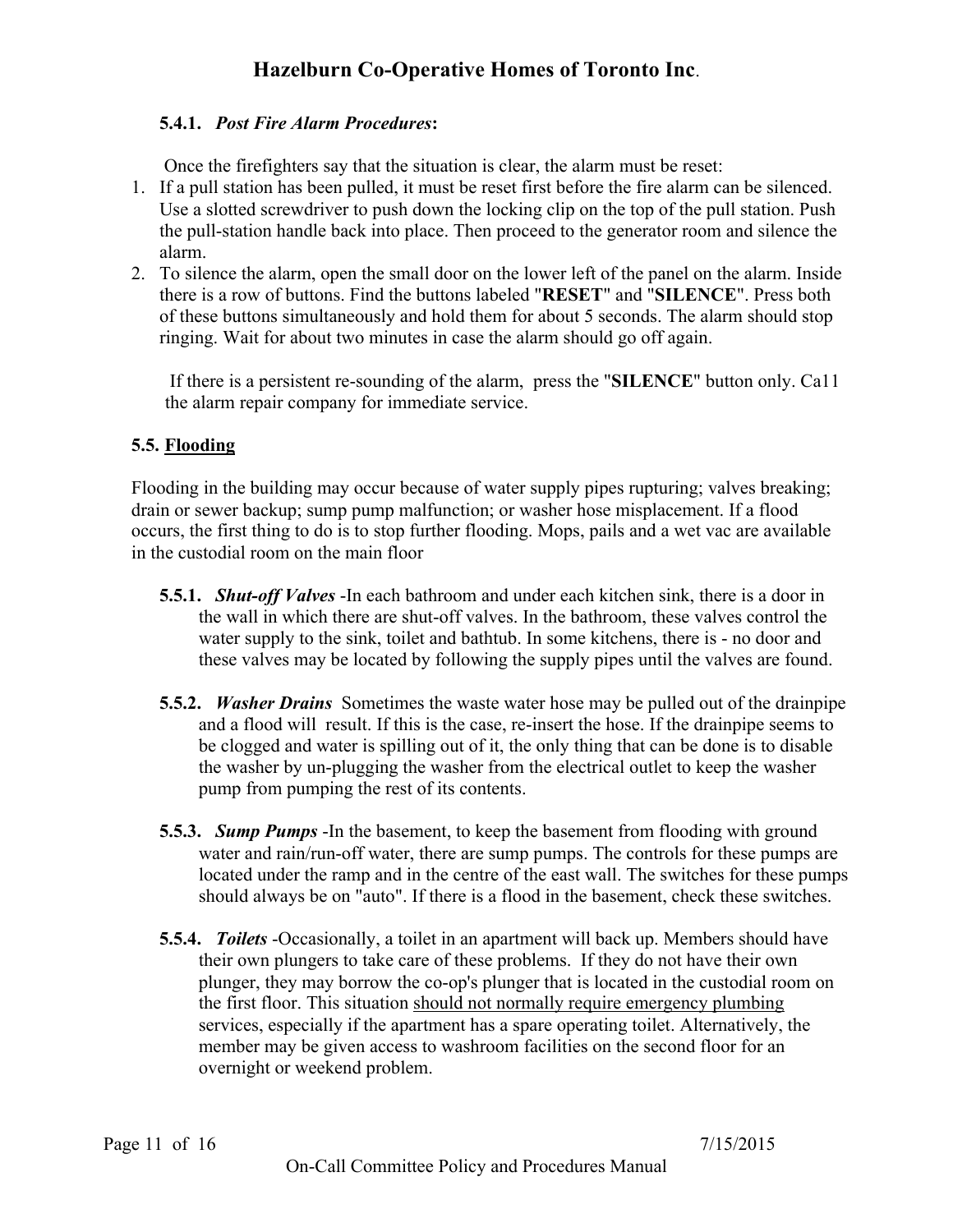ONLY THE ON-CALL VOLUNTEER IS AUTHORIZED TO CALL A PLUMBER (SEE LOG BOOK FOR DETAILS)

**5.5.5.** *Drains*- In various places around the building, there are floor drains. Usually if water is flooding out of any of these, the only thing that can be done is to contain the flood by damming up the area around the drain using things like newspapers or towels. These types of floods, however, are uncommon. The source of the water should be found and shut off, if possible.

In the case of a drain flood, professional help from a plumber is required. The number of Hazelburn's plumber is in the On-Call logbook.

- **5.5.6.** *Floods Caused by Leaking Roof or Walls* -Floods of these kinds are not easily remedied. To repair these types of leaks usually requires contracted help. The only thing that can be done is to contain the water and notify the office of the problem.
- **5.5.7.** *Burst Pipes* -Burst pipes can cause serious damage to the building. If a pipe has burst, try to locate the nearest shutoff valve. If one cannot be found and the building is in serious danger due to the magnitude of the burst, the water to the whole building can be shut off. In the mechanical room in the basement, there are two water supply pumps and a water meter. To shut off the water to all the apartments in the building, first shut off the pumps by throwing the switch on the pump control panel to "Off". Next, shut off the valve on the left side of the water meter.

A burst pipe requires emergency help of, a plumber. Call the plumber listed in the On-Call logbook.

## **5.6. Breaches of Security**

IT IS BETTER TO ERR ON THE SIDE OF CAUTION AND CALL IN PROFESSIONALS, INCLUDING POLICE, AMBULANCE OR OTHER CONTRACTED REPAIR PROFESSIONALS, RATHER THAN RISK HEALTH OR SAFETY.

**5.6.1.** *Unauthorized Person(s) in the Building* -Occasionally there are unauthorized people in the building. These may be door-to-door salespersons, transients, unaccompanied minors, or burglars .

The building has a "no-soliciting" policy. If there are door- to-door sales-persons (including newspaper solicitation and persons delivering hand-bill advertising) in the building, it is the responsibility of the On-Call volunteer to inform them of Hazelburn's "no solicitation" policy, advise them they are trespassing, ask them to leave and escort them from the building. If they refuse to leave, or cause any problems, DO NOT ENGAGE IN A PERSONAL CONFRONTATION, but call the police.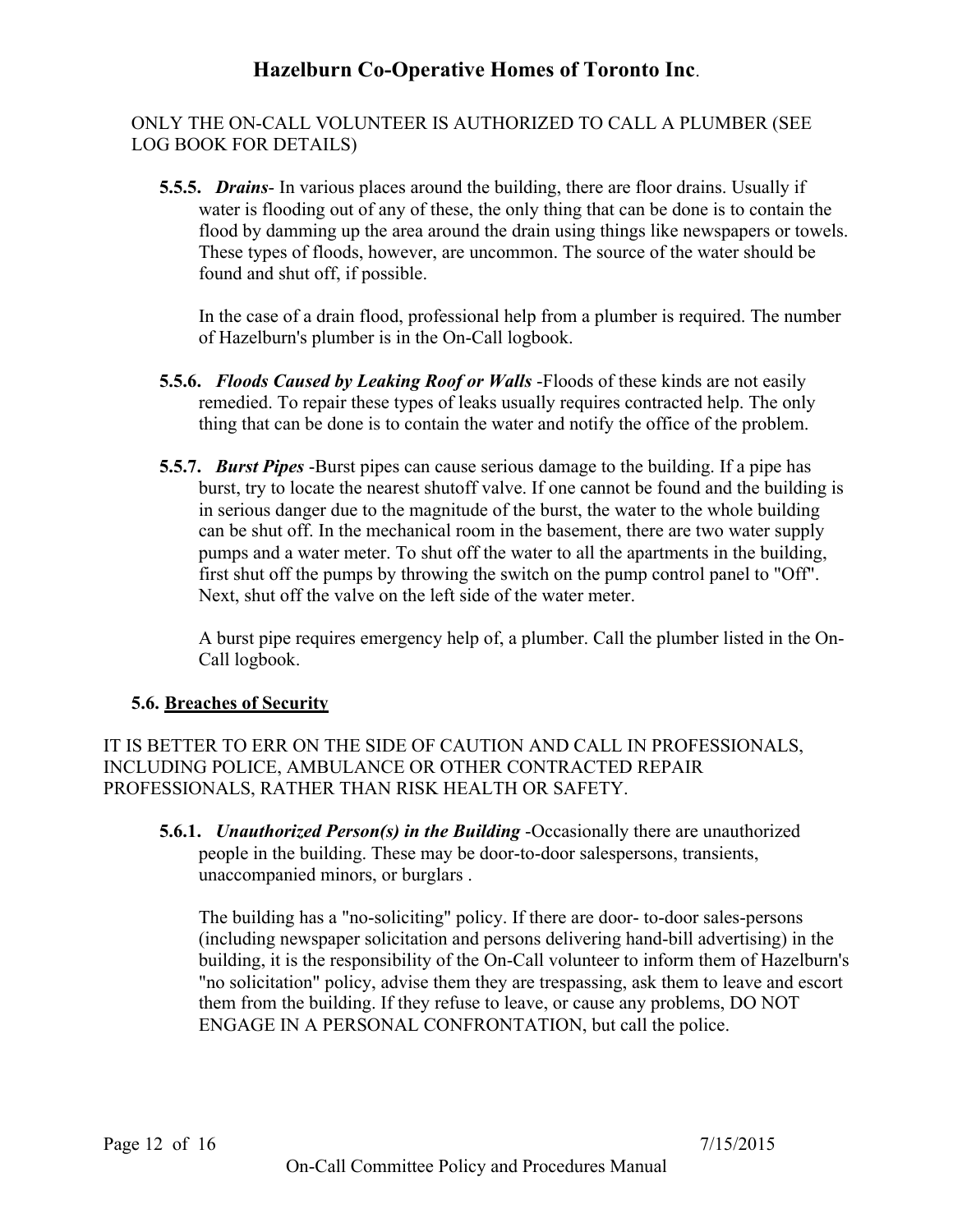Transients have become a recurring problem because of the area in which we live. If you feel uncomfortable in dealing with them, either call another On-Call member for assistance, or call the police.

Children should not be using the common areas as play areas, and any loitering children, unaccompanied by adults, should be reported to the apartment they are residing or visiting.

- **5.6.2.** *Apartment Break-in or Vandalism of Common Areas* -The first concern is the safety of Hazelburn's members and the On-Call volunteer. IF A BURGLARY OR ACT OF VANDALISM IS IN PROCESS, DO NOT INTERVENE. RETREAT TO YOUR UNIT, AND CALL POLICE, AND MEET THEM IN THE LOBBY. If anyone is in danger (such as an assault), use your On-Call cell phone and call 911 immediately. Where practical (if the offender has already left), do not touch or disrupt damage done, as this may be valuable evidence. Take detailed notes of time, place and occurrence, in order to assist police when they arrive.
- **5.7. Frozen or broken locks**. Winter weather may cause the locks on the exterior to freeze. Lock de-icer is stored in the custodial room on the main floor. Additionally, a spare apartment lock is also stored in this room as replacement for lock damaged or malfunctioning.
- **5.8. Garage Door or other door to exterior of building broken** -This is a serious breach in building security, and repairpersons should be called immediately. If the door cannot be safely secured to prevent illegal entry, it may be necessary to obtain assistance from other On-Call volunteers to "guard the entrance" until repairpersons come. (Unfortunately, broken garage doors are no longer treated as emergencies by repairpersons, as they have become all too common;)
- **5.9. Garbage Packer Jams** If chute is plugged, use a pole to poke/pull bundles down. Do not get into hopper. If packer keeps cycling, check to see if electric eye, inside bin, is blocked. Clean it
- **5.10. Elevator out of Order** -First, determine if anyone is stuck inside. If so, assure them that help is on the way, and attempt to bring the elevator down to the ground floor by using the key (as for fire alarm procedures). If unable to do so, call repair company as noted in logbook immediately, and generally stand by to lend assistance or at least assurance.

If no one is stuck in the elevator, and the On-Call volunteer is unable to bring the elevator to ground level and open it, call the elevator repair company to report the problem.

**5.11. Lockouts** –On-Call members do not, under normal circumstances, allow access to member's apartments. THE KEYS IN THE KEY-BOX ARE FOR ON-CALL OR STAFF EMERGENCY USE ONLY.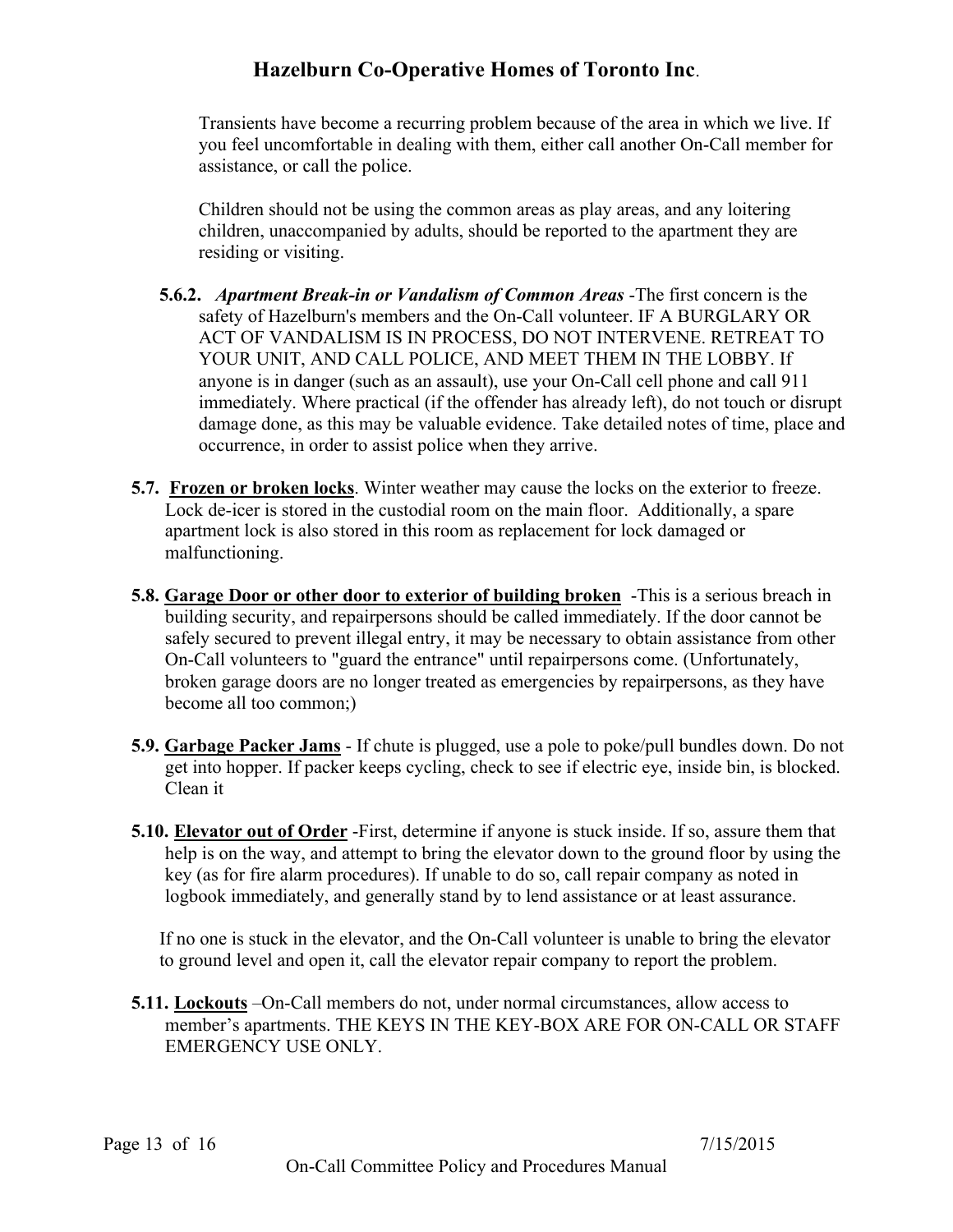- **5.12. Power Failure -General or Localized** -Call Toronto Hydro to report the problem. If the entire building is out of power, ask them if the problem is localized (just the building) or the area. The emergency generator should come on, with elevators and common areas reverting to emergency lighting.
- **5.13.** Move in/out The south elevator has a rear door which opens to the moving room in the back of the building. This is the elevator to use for moving and it will be put on service when the member is ready to move. Furniture pads for the elevator walls are stored in the custodial room on the first floor. These pads must be used for any moves where there is a potential fro damage to the elevator.

Remind the member that they must call the On-Call number to take the elevator off service when the move is finished.

**5.14. Parking** Under normal circumstances, On-Call does not assign parking. The issuing of parking passes must be arranged by the members at the office during the normal working hours.

Illegal parking has two possible outcomes. The car can be ticketed or the car can be towed. In either case, the On-Call member must call the parking authority. The number is in the On-Call Procedure Book in the On-Call Bag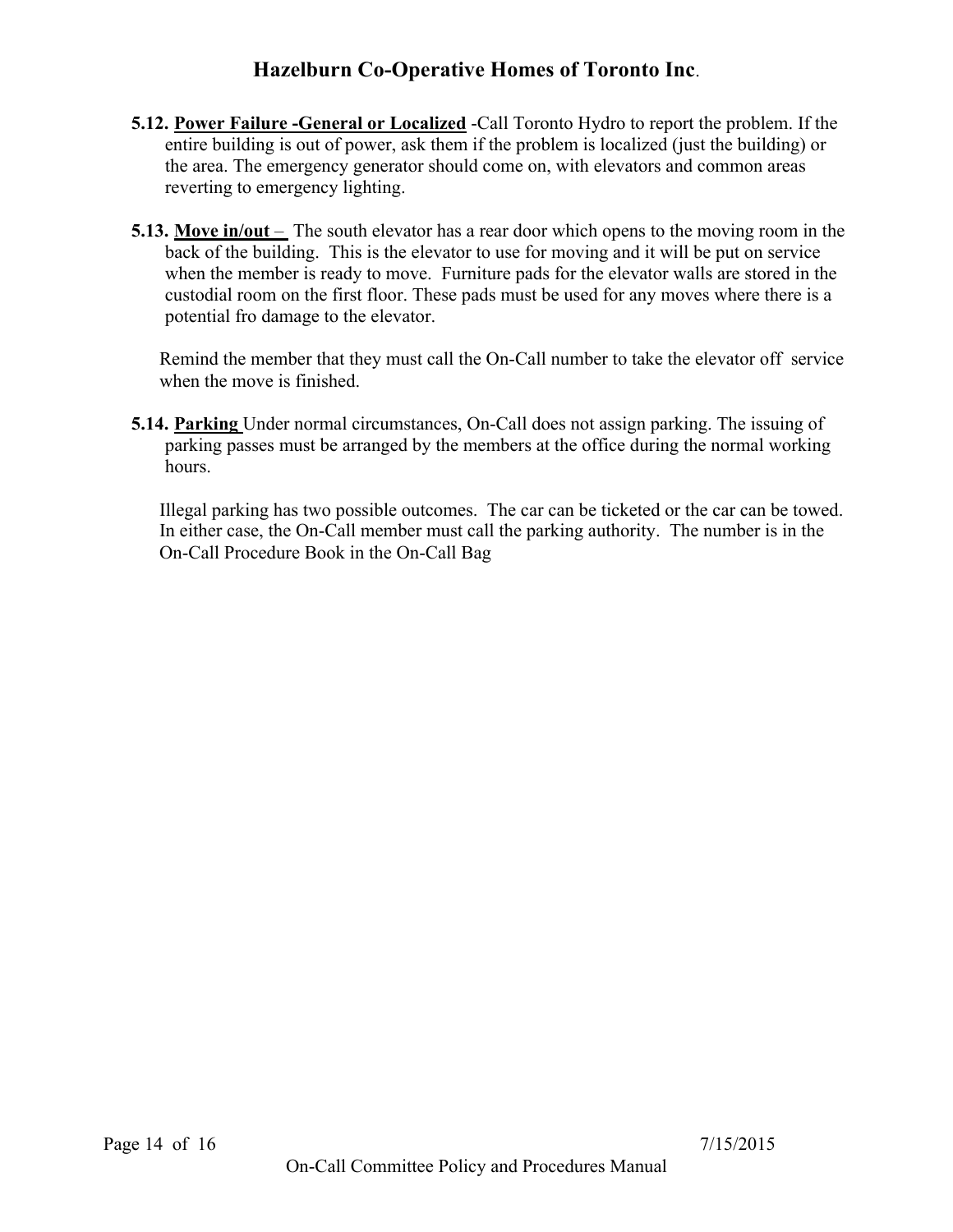# **ADDENDUM A ON-CALL FEES**

#### HAZELBURN CO-OPERATIVE HOMES OF TORONTO INC ON CALL COMMITTEE POLICY ON FEES

#### 1. Introduction

Fees are charges levied by the Co-operative to compensate the Co-operative for unnecessary expense or inconvenience incurred as a result of the actions of individual members.

#### 2. Purpose

The purpose of the charge is to help prevent the occurrence of similar incidents and offset the Cooperative's costs in rectifying the problem.

#### 3. Status of Fees

Fees are a legitimate element of the co-operatives budget. Fees, when levied, are registered in the co-operative's accounts and are due when levied. Unpaid fees have the same status as any account in arrears; unpaid housing charges, maintenance fees, etc.

4. Types of Fees

Fees are levied for the following reasons:

A. Elevator Jamming:

Jumping in the elevator activates a locking mechanism and freezes the elevator. An expensive service call is required to free the elevator. The following fines apply:

Cost of service call (\$25 to \$200) plus an additional \$20.00 fee.

B. Unlocking of Common Areas:

A policy and procedure for the use of common areas has been made available to members by the Social Committee. Access to locked common areas can be obtained by following the procedures as described in that leaflet. In addition, all committee chairpersons have been issued keys to the first floor meeting room. For this reason, a fee of \$10.00 will be charged of those who require on- call members to unlock common areas.

C. Other fees:

Other fees may be established from time to time on the recommendations of the On Call Committee and with the approval of the Board of Directors.

Approved by the Board of Directors February 27, 1991 Approved by the General Membership April 21, 1991 C:\WP51\DATA\POLICY\ONCALL.POL

Page 15 of 16 7/15/2015